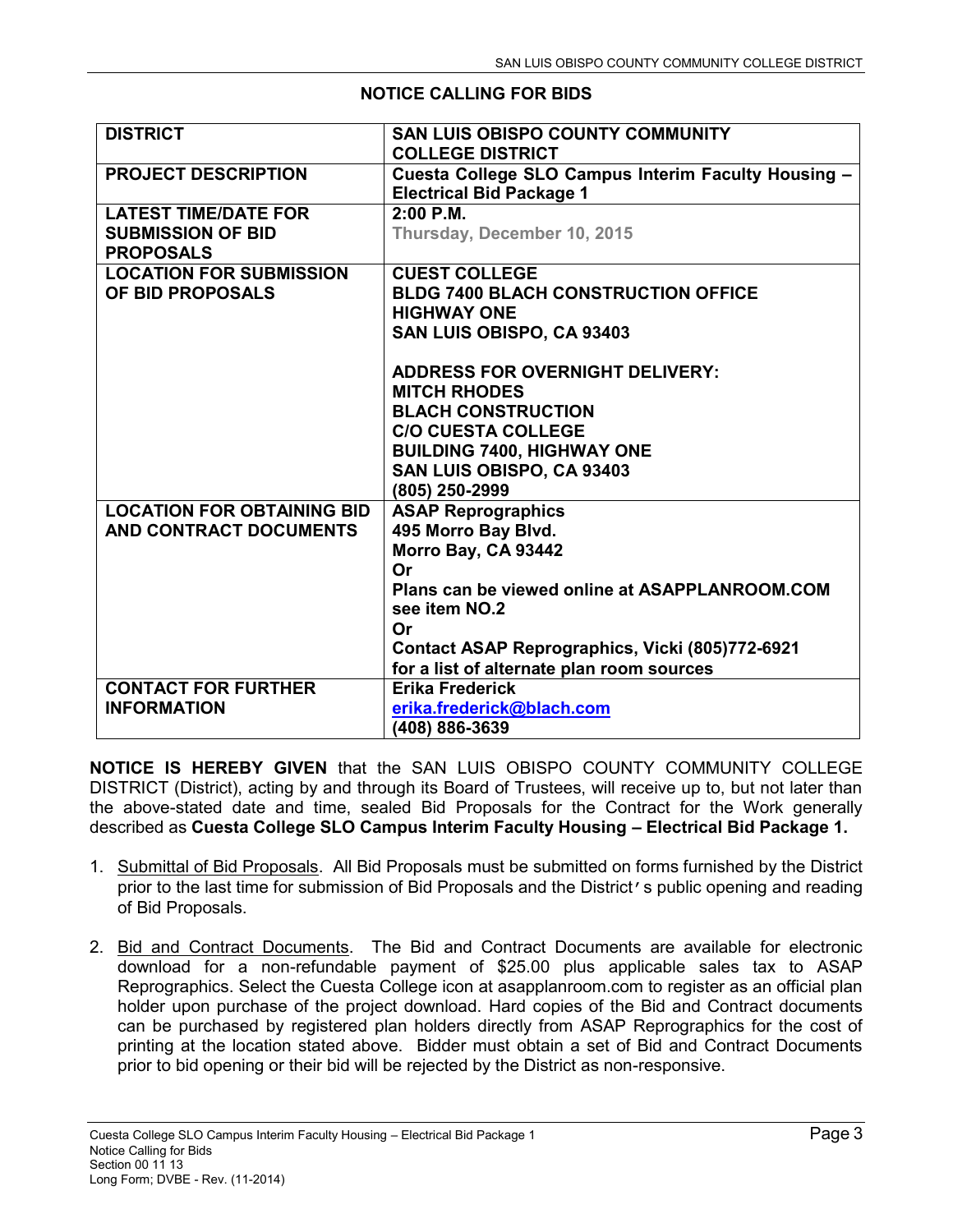3. Documents Accompanying Bid Proposal. All information or responses of a Bidder in its Bid Proposal and other documents accompanying the Bid Proposal shall be complete, accurate and true; incomplete, inaccurate or untrue responses or information provided therein by a Bidder shall be grounds for the District to reject such Bidder's Bid Proposal for non-responsiveness. Each Bid Proposal shall be submitted with the following documents:

| <b>Bid Security</b>            | <b>Statement of Bidder's Qualifications</b> |
|--------------------------------|---------------------------------------------|
| <b>Subcontractors List</b>     | <b>DIR Registration Verification</b>        |
| <b>Non-Collusion Affidavit</b> | Alternate Bid Items Proposal Form           |

In addition to the foregoing, the Bidders submitting the three (3) lowest priced Bid Proposals shall submit DVBE Worksheets within the time established in the DVBE Program Policy.

- 4. Prevailing Wage Rates. Pursuant to California Labor Code §1773, the Director of the Department of Industrial Relations of the State of California has determined the generally prevailing rates of wages in the locality in which the Work is to be performed. Copies of these determinations, entitled "PREVAILING WAGE SCALE" are available for review on the internet at http://www.dir.ca.gov/dlsr/statistics\_research.html. The Contractor awarded the Contract for the Work shall post a copy of all applicable prevailing wage rates for the Work at conspicuous locations at the Site of the Work. The Contractor and all Subcontractors performing any portion of the Work shall pay not less than the applicable prevailing wage rate for the classification of labor provide by their respective workers in prosecution and execution of the Work. During the Work and pursuant to Labor Code §1771.4(a)(4), the Department of Industrial Relations shall monitor compliance with prevailing wage rate requirements and enforce the Contractor's prevailing wage rate obligations.
- 5. Contractors' License Classification. Bidders must possess the following classification(s) of California Contractors License at the time that the Bid Proposal is submitted and at time the Contract for the Work is awarded: C-10 Electrical. The Bid Proposal of a Bidder who does not possess a valid and in good standing Contractors' License in the classification(s) set forth above will be rejected for non-responsiveness. Any Bidder not duly and properly licensed is subject to all penalties imposed by law. No payment shall be made for the Work unless and until the Registrar of Contractors verifies to the District that the Bidder awarded the Contract is properly and duly licensed for the Work.
- 6. Bidder and Subcontractors DIR Registered Contractor Status. Each Bidder must be a DIR Registered Contractor when submitting a Bid Proposal. The Bid Proposal of a Bidder who is not a DIR Registered Contractor when the Bid Proposal is submitted will be rejected for nonresponsiveness. All Subcontractors identified in a Bidder's Subcontractors' List must be DIR Registered contractors at the time the Bid Proposal is submitted. The foregoing notwithstanding, a Bid Proposal is not subject to rejection for non-responsiveness for listing Subcontractor the Subcontractors List who is/are not DIR Registered contractors if such Subcontractor(s) complete DIR Registration pursuant to Labor Code §1771.1(c)(1) or (2). Further, a Bid Proposal is not subject to rejection if the Bidder submitting the Bid Proposal listed any Subcontractor(s) who is/are not DIR Registered contractors and such Subcontractor(s) do not become DIR Registered pursuant to Labor Code  $\S 1771.1(c)(1)$  or (2), but the Bidder, if awarded the Contract, must request consent of the District to substitute a DIR Registered Subcontractor for the non-DIR Registered Subcontractor pursuant to Labor Code §1771.1(c)(3), without adjustment of the Contract Price or the Contract Time.
- 7. Contract Time. Substantial Completion of the Work shall be achieved within the time set forth in Contract Documents after the date for commencement of the Work established in the Notice to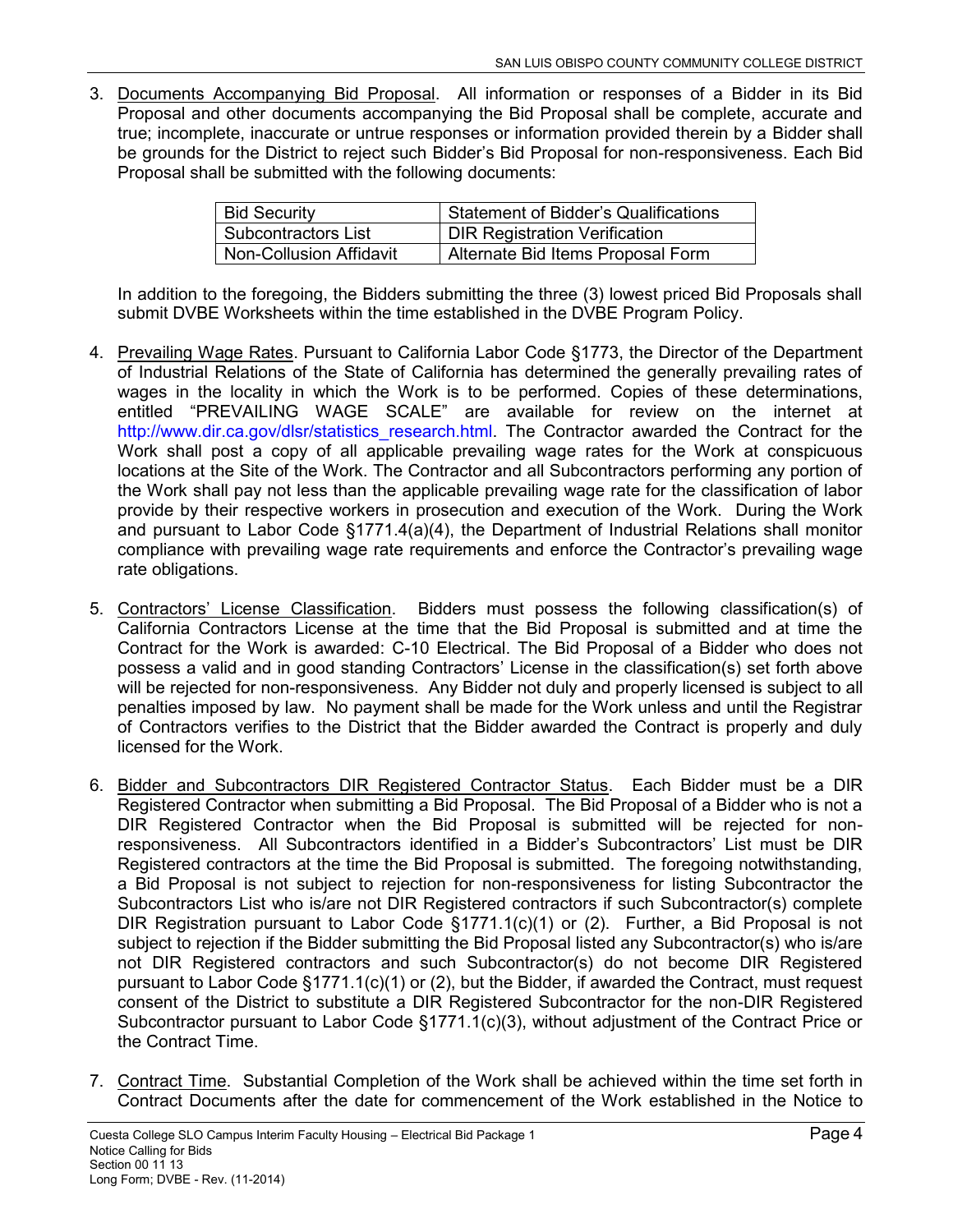Proceed issued by the District. Failure to achieve Substantial Completion within the Contract Time will result in the assessment of Liquidated Damages as set forth in the Contract.

- 8. Disabled Veteran Business Enterprises ("DVBE") Participation Goal. Pursuant to Military & Veterans Code §999.2, the District has established a Good Faith Participation Goal for DVBEs of three percent (3%) of the value of the Work. The District's DVBE Participation Goal Policy ("DVBE Policy") is set forth in the Contract Documents. The responsible Bidders submitting the three (3) lowest priced responsive Bid Proposals shall submit to the District, within the time established in the DVBE Policy, DVBE Worksheets establishing achievement of the DVBE Participation Goal or Good Faith Efforts to achieve the DVBE Participation Goal. Failure of any such Bidders to comply with the DVBE Worksheet submission requirements will result in rejection the Bidder's Bid Proposal for non-responsiveness.
- 9. Bid Security. Each Bid Proposal shall be accompanied by Bid Security in an amount equal to TEN PERCENT (10%) of the maximum amount of the Bid Proposal, inclusive of any additive Alternate Bid Item(s). Failure of any Bid Proposal to be accompanied by Bid Security in the form and in the amount required shall render such Bid Proposal to be non-responsive and rejected by the District.
- 10. Payment Bond; Performance Bond. Prior to commencement of the Work, the Bidder awarded the Contract shall deliver to the District a Payment Bond and a Performance Bond issued by a California Admitted Surety in the form and content included in the Contract Documents each of which shall be in a penal sum equal to One Hundred Percent (100%) of the Contract Price.
- 11. Pre-Bid Inquiries. Bidders may submit pre-bid inquiries or clarification requests. Bidders are solely and exclusively responsible for submitting such inquiries or clarification requests not less than SEVEN (7) days prior to the scheduled closing date for the receipt of Bid Proposals. The District will not respond to any bidder inquiries or clarification requests, unless such inquiries or clarification requests are submitted timely to:
	- a. Erika Frederick, Blach Construction, erika.frederick@blach.com
	- b. *CC*: Terry Reece, Cuesta College, [treece@cuesta.edu](mailto:treece@cuesta.edu)
	- c. *CC*: Nikki Rocha, Cuesta College, [nicola\\_rocha@cuesta.edu](mailto:nicola_rocha@cuesta.edu)
	- d. *CC*: Federico Cortez, PMSM Architects, [fcortez@pmsm-architects.com](mailto:fcortez@pmsm-architects.com)
- 12. No Withdrawal of Bid Proposals. Bid Proposals shall not be withdrawn by any Bidder for a period of sixty (60) days after the opening of Bid Proposals. During this time, all Bidders shall guarantee prices quoted in their respective Bid Proposals.
- 13. Job-Walk. The District will conduct a Non-Mandatory Job Walk on Tuesday, December 01, 2015, beginning at 2:00 PM. Bidders are to meet outside Building 6600, at Cuesta College, San Luis Obispo Campus, Highway One, San Luis Obispo, CA 93403.
- 14. Waiver of Irregularities**.** The District reserves the right to reject any or all Bid Proposals or to waive any irregularities or informalities in any Bid Proposal or in the bidding.
- 15. Award of Contract. The Contract for the Work, if awarded, will be by action of the District's Board of Trustees to the responsible Bidder submitting the lowest priced responsive Bid Proposal. If the Bid Proposal requires Bidders to propose prices for Alternate Bid Items, the District's selection of Alternate Bid Items, if any, for determination of the lowest priced Bid Proposal and for inclusion in the scope of the Contract to be awarded shall be in accordance with the Instructions for Bidders.